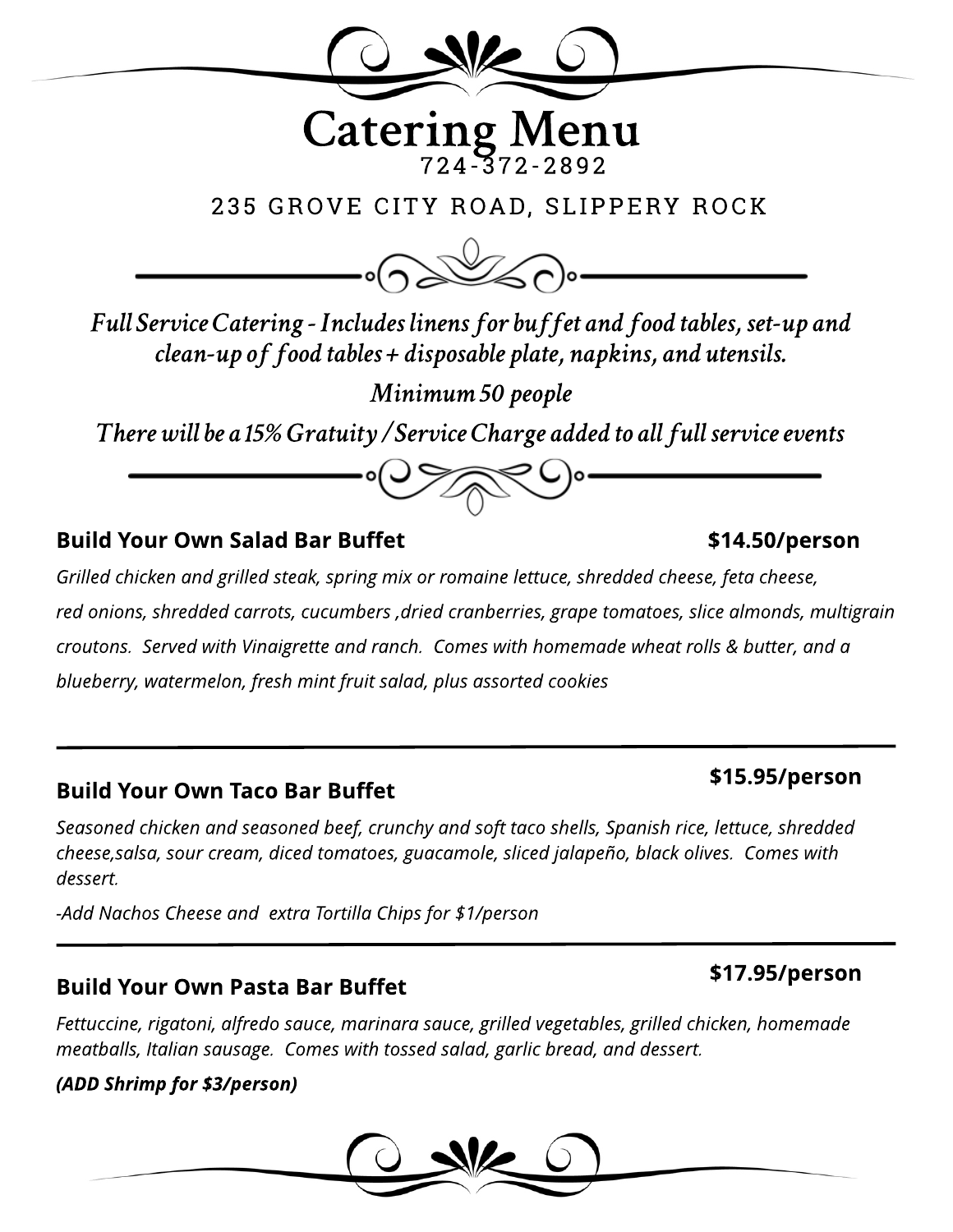#### **All American Buffet**

**Pulled BBQ Pork, Oven Fried Chicken, Baked Beans, Mac and Cheese, Potato Salad, coleslaw. Comes with rollsand assorted cookies**

#### Holiday Feast Buffet

**Roasted turkey and Glazed Ham, Mashed Potatoes, Stuffing, Green Beanswith Almonds, Sweet Potato Casserole. Comeswith assorted rolls& butter**

#### Griller Bar

**Grilled chicken and All Beef Burgers, Bacon, Assorted Cheeses, Mushrooms, Onions, Lettuce, Tomatoes, Onions, Pickles, BBQ Sauce, Mayo, Mustard, Ketchup, Baked Beans, Coleslaw, Loaded Potato Salad, Grilled Corn on the Cob, watermelon, and assorted cookies**

### DESSERTS

#### Cheesecake Bar

**New York style Cheesecake served with a buffet of sliced strawberries, cherries, chocolate, whipped cream, caramel, nuts, and blueberry topping**

| <b>Tiramisu</b><br><b>Assorted Cookies</b>                                              | \$4.00/person<br>\$9/dozen |
|-----------------------------------------------------------------------------------------|----------------------------|
| oatmeal, raisin, M& M, Chocolate Chip, Peanut Butter, Sugar                             |                            |
| <b>Assorted Pies</b>                                                                    | \$16.95 each               |
| Lemon Meringue, Peanut Butter Cup, Apple, Peach, Coconut Cream, Pumpkin, Pecan,<br>Oreo |                            |
| <b>Chocolate and Vanilla Cupcakes</b>                                                   | \$12/dozen                 |
| <b>Boston Creme Pie</b>                                                                 | \$16.95 each               |

#### \$18.95/person

\$18.95/person

#### \$4.25/person

\$17.95/person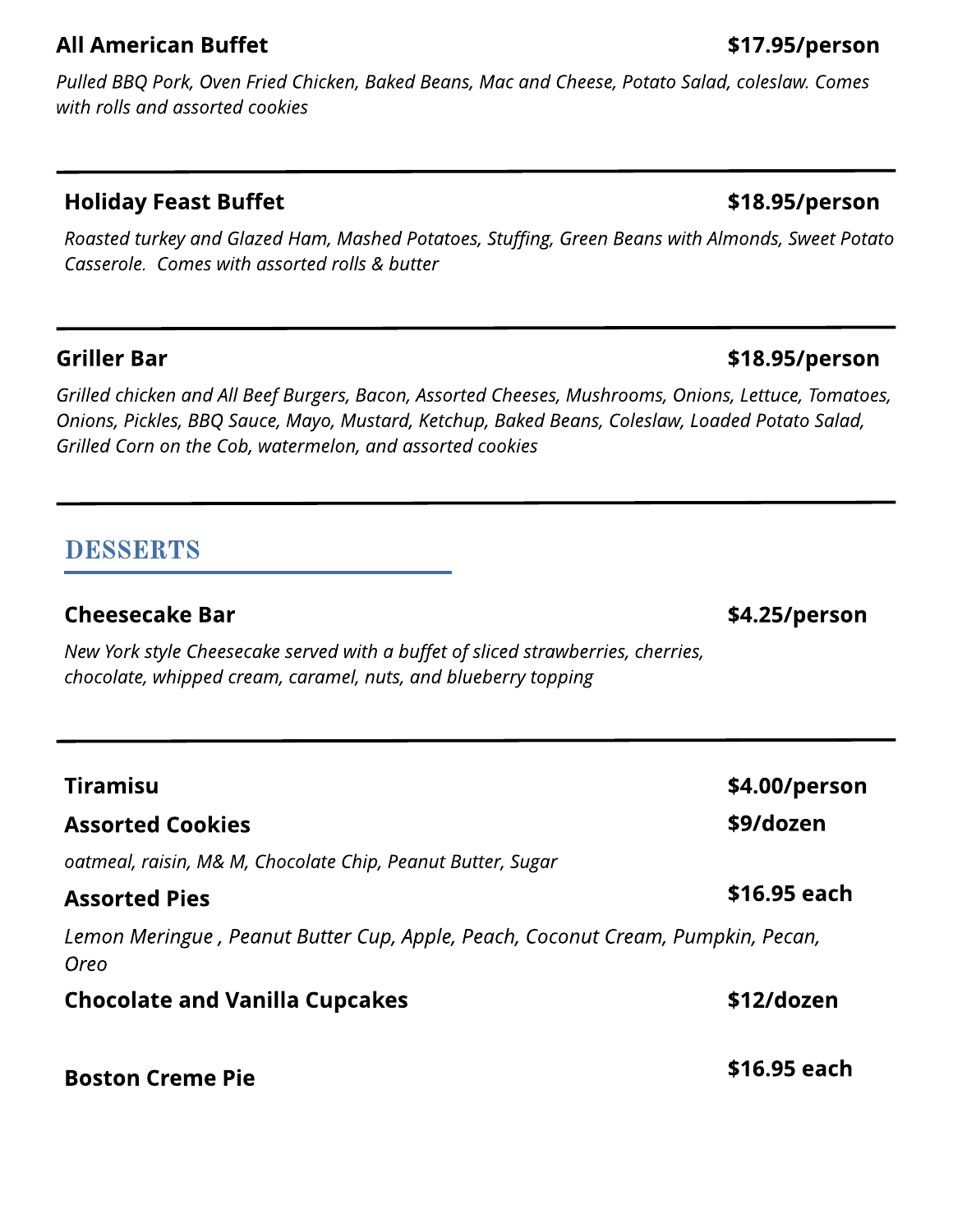

# **Catering Menu Full Service**

7 2 4 - 37 2 - 2 8 9 2

Simplified Meals

187 HARMONY ROAD SLIPPERY ROCK, PA

**FullServiceCatering-Includeslinensfor buffetandfoodtables,set-upand clean-upof foodtables+disposableplate,napkins,andutensils.Minimum50 people**

**There will be a 15% Gratuity / Service Charge added to all full service events** 

BUILD YOUR OWN BUFFET

╲Ҿし)∘

**Choice of 2 entréesand 2 sides, & Rolls Choice of 3 entréesand 3 sides, & Rolls**

- **- BalsamicGrilled Chicken**
- **- Chicken Marsala**
- **- Lemon Butter Chicken**
- **- Spinach & Mushroom & Bacon Stuffed Chicken Breast**
- **- Chicken Cordon Bleu**
- **- Oven Roasted Turkey**
- **- Asiago Chicken**
- **- Coconut Chicken**
- **- Baked Cod Romano**
- **- Pecan Crusted Salmon**

Entrées

- **- Stuffed Flounder**
	- **- Stuffed Pork Roast - Fried Pork Chop w/Mushroom Gravy**
- **- Bourbon Roasted Pork Tenderloin**
- **- Pulled Pork**

### \$17.95/person \$20.95/person

- **- Roast Beef w/Redwine Demiglace**
- **- Herbed Rub Beef Tipswith Onions & Mushrooms**
- **- BBQ Beef Brisket**
- **- Tortellini Primavera**
- **- Ravioli with sun-dried tomato sauce & portabella mushroom**
	- **- Mixed Grill of Italian Sausage, Chicken, Shrimp with Peppers& Onions**

- **- Mashed Potatoes**
- **- Roasted Red Potatoes**
- **- Scalloped Potatoes**
- **- Homemade Mac & Cheese**
- **- Penne with Sauce**
- **- Oven Roasted Sweet Potatoes**
- **- Augratin Potatoes**
- **- Rice Pilaf**
- **- Buttered Corn**
- **- Grilled Mixed Vegetables**
- **- Green Beans**
	- **- Asparagus**
- **- Honey Glazed Carrots**
- **- Spring Mix Salad**
- **- Romaine Chopped Salad**
- **- Southwest Rice with Quinoa & Cilantro**
- **- Broccoli, Cauliflower & Cheddar Gratin**

## ADD ADDITIONAL SIDES FOR \$1/PERSON

Sides